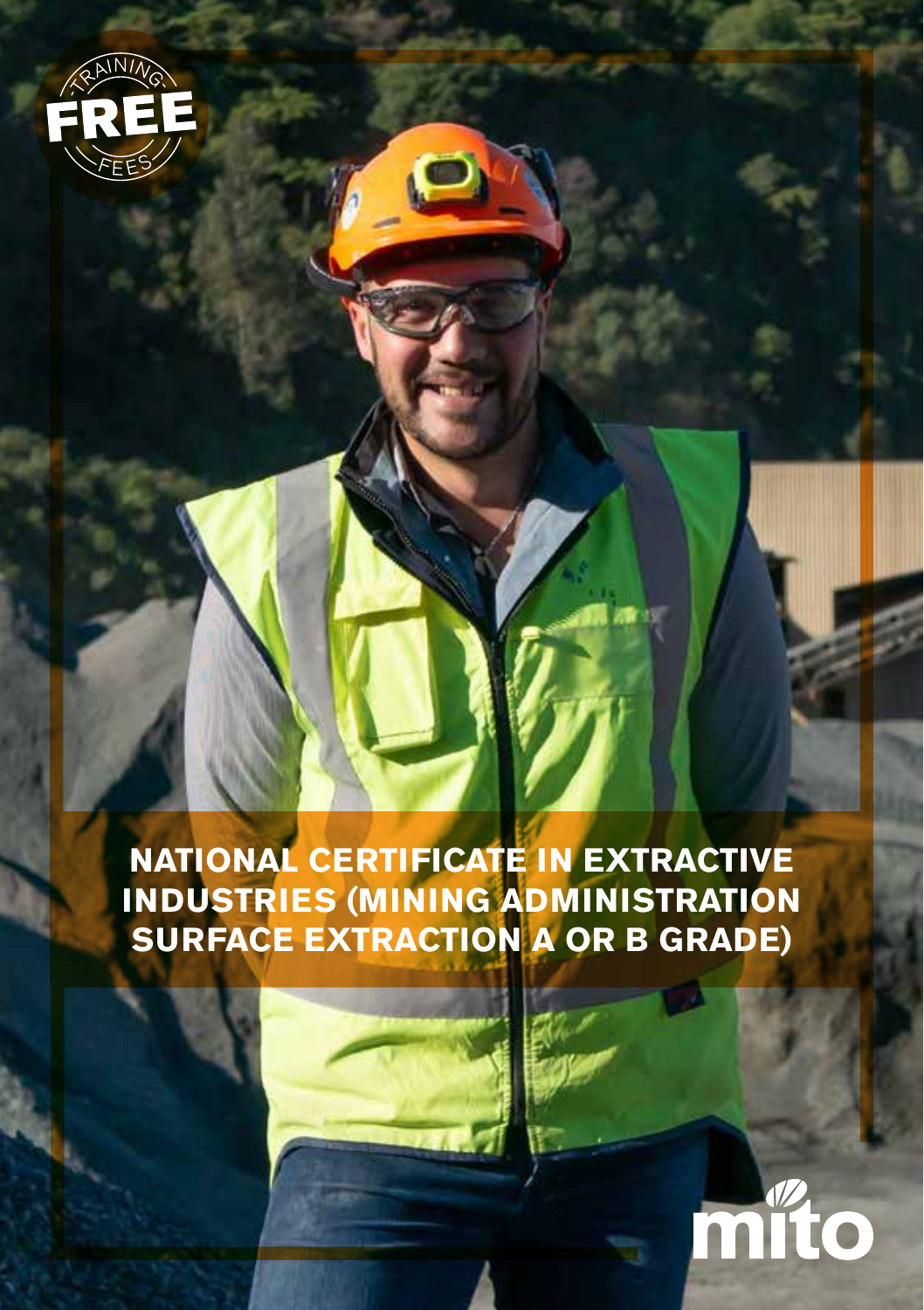MITO's Mining Administration Surface Extraction (A and B Grade) programmes are designed for first line or site managers who would like to gain certification as opencast coal mine managers or quarry managers.

### Gain a National Qualification

This Level 5 programme is expected to take 14 to 18 months\* to complete.

This flexible programme will allow training to take place within a variety of mining and quarrying environments. The training programme includes a mix of practical training and assessment, undertaken in the workplace, and theory learning and assessment, allowing you to complete theory elements of the programme at your own pace.

You may complete one or both of the following qualifications:

- The National Certificate in Extractive Industries (Mining Administration Surface Extraction B Grade) (Level 5) which is a prerequisite for the A Grade qualification
- The National Certificate in Extractive Industries (Mining Administration Surface Extraction A Grade) (Level 5).

### Programme Outline

The National Certificate in Extractive Industries (Mining Administration Surface Extraction B Grade) (Level 5) covers:

- Regulatory requirements
- Safety checks and plans
- Site operation planning
- Underground extraction
- Mines rescue service
- Fire safety.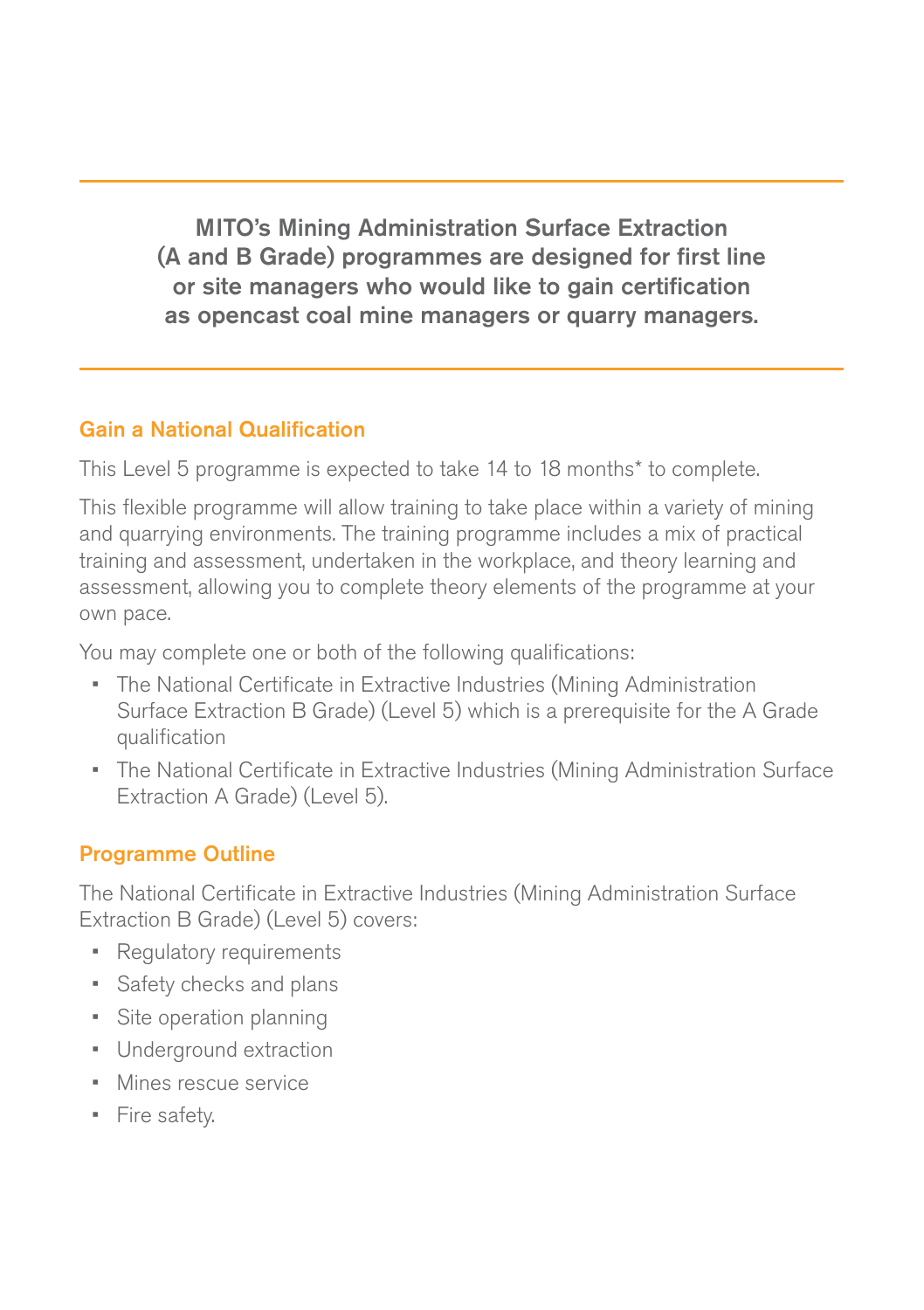Upon gaining the B Grade qualification, you may complete the National Certificate in Extractive Industries (Mining Administration Surface Extraction A Grade) (Level 5) which covers:

- Extractive site management
- Planning, inspecting and reporting on extractive site operations.

Both qualifications include optional First Aid unit standards.

## Entry Requirements

You must be employed full-time in the mining and quarrying industry in a role which enables you to meet the outcomes of the qualifications.

\*The last date of assessment is 31 December 2023. This means that all requirements of this training programme must be met by this date in order for the qualification to be awarded.

## Programme Fee

There is no training fee for this programme until 31 December 2022.